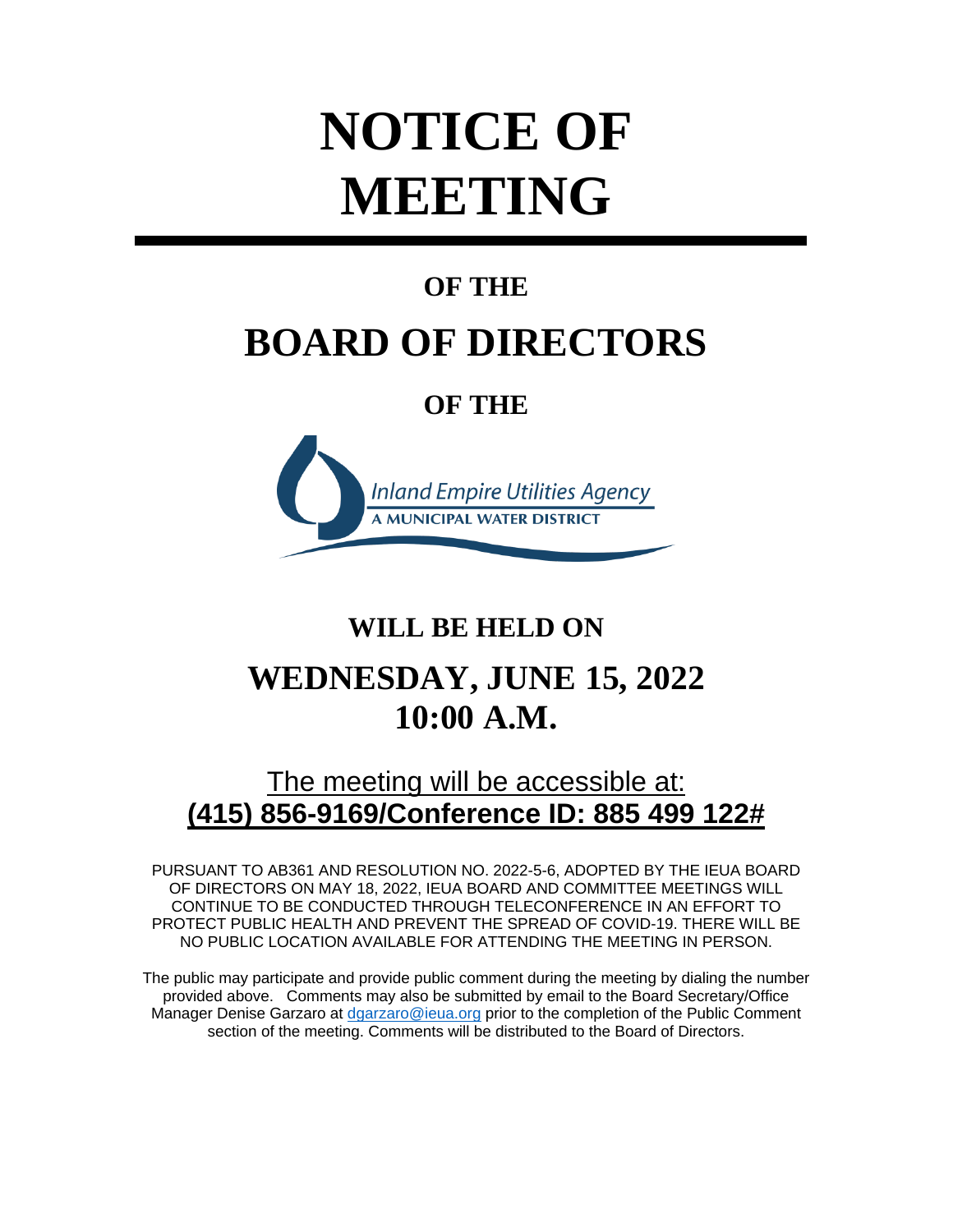

#### **AGENDA MEETING OF THE INLAND EMPIRE UTILITIES AGENCY\* BOARD OF DIRECTORS**

**WEDNESDAY, JUNE 15, 2022 10:00 A.M.**

#### **AGENCY HEADQUARTERS BOARD ROOM 6075 KIMBALL AVENUE, BUILDING A CHINO, CALIFORNIA 91708 VIEW THE MEETING LIVE ONLINE AT IEUA.ORG TELEPHONE ACCESS: (415) 856-9169 / Conf Code: 885 499 122#**

PURSUANT TO AB361 AND RESOLUTION NO. 2022-5-6, ADOPTED BY THE IEUA BOARD OF DIRECTORS ON MAY 18, 2022, IEUA BOARD AND COMMITTEE MEETINGS WILL CONTINUE TO BE CONDUCTED THROUGH TELECONFERENCE IN AN EFFORT TO PROTECT PUBLIC HEALTH AND PREVENT THE SPREAD OF COVID-19. THERE WILL BE NO PUBLIC LOCATION AVAILABLE FOR ATTENDING THE MEETING IN PERSON.

The public may participate and provide public comment during the meeting by dialing the number provided above. Comments may also be submitted by email to the Board Secretary/Office Manager Denise Garzaro at [dgarzaro@ieua.org](mailto:dgarzaro@ieua.org) prior to the completion of the Public Comment section of the meeting. Comments will be distributed to the Board of Directors.

#### **CALL TO ORDER OF THE INLAND EMPIRE UTILITIES AGENCY BOARD OF DIRECTORS MEETING**

#### **FLAG SALUTE**

#### **PUBLIC COMMENT**

**Members of the public may address the Board on any item that is within the jurisdiction of the Board; however, no action may be taken on any item not appearing on the agenda unless the action is otherwise authorized by Subdivision (b) of Section 54954.2 of the Government Code. Those persons wishing to address the Board on any matter, whether or not it appears on the agenda, are requested to email the Board Secretary/Office Manager prior to the public comment section or request to address the Board during the public comments section of the meeting. Comments will be limited to three minutes per speaker. Thank you.**

#### **ADDITIONS TO THE AGENDA**

**In accordance with Section 54954.2 of the Government Code (Brown Act), additions to the agenda require two-thirds vote of the legislative body, or, if less than two-thirds of the members are present, a unanimous vote of those members present, that there is a need to take immediate action and that the need for action came to the attention of the local agency subsequent to the agenda being posted**.

\*A Municipal Water District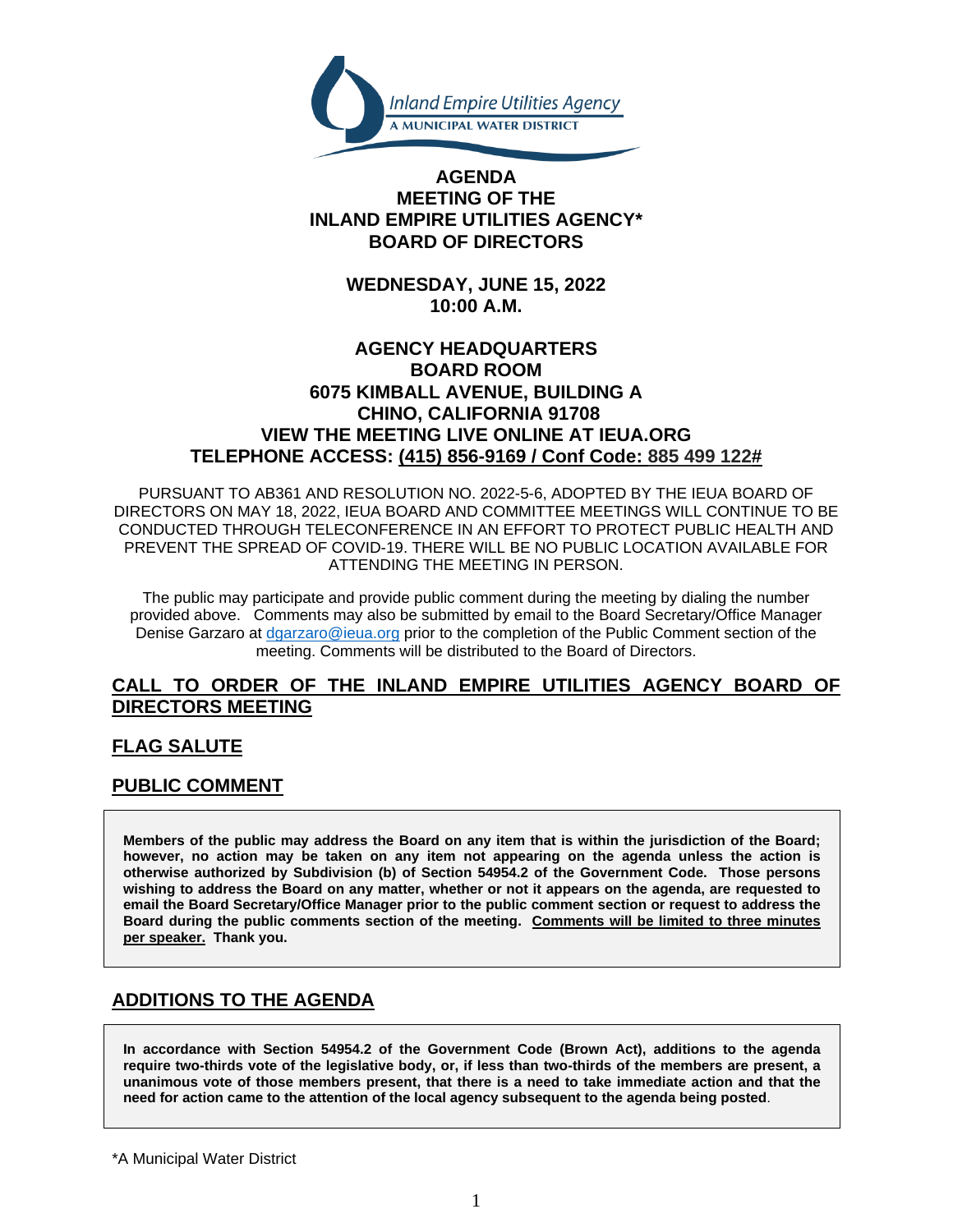#### **NEW, PROMOTED AND RECLASSIFIED EMPLOYEE INTRODUCTIONS**

#### **PRESENTATION**

#### • **RECOGNITION OF 2022 SOLAR CUP TEAMS**

#### **1. CONSENT ITEMS**

**NOTICE: All matters listed under the Consent Calendar are considered to be routine and noncontroversial and will be acted upon by the Board by one motion in the form listed below. There will be no separate discussion on these items prior to the time the Board votes unless any Board members, staff or the public requests specific items be discussed and/or removed from the Consent Calendar for separate action.**

#### **A. MINUTES**

Approve minutes of the May 18, 2022 Board Meeting.

**B. ADOPTION OF RESOLUTION NO. 2022-6-10, MAKING CERTAIN FINDINGS AND DETERMINATIONS REGARDING SPECIAL RULES FOR CONDUCTING MEETINGS THROUGH TELECONFERENCE** Staff recommends that the Board adopt Resolution No. 2022-6-10, making certain findings and determinations regarding special rules for conducting

meetings through teleconference.

**C. REPORT ON GENERAL DISBURSEMENTS** *(Finance & Admin)*

Staff recommends that the Board approve the total disbursements for the month of April 2022, in the amount of \$17,315,824.

#### **D. FY 2022/23 ANNUAL AUDIT PLAN** *(Audit)*

Staff recommends that the Committee/Board:

- 1. Approve the FY 2022/23 Annual Audit Plan; and
- 2. Direct the Manager of Internal Audit to implement the FY 2022/23 Annual Audit Plan.
- **E. ADOPTION OF RESOLUTION NO. 2022-6-9, ESTABLISHING PLAN CHECK AND INSPECTION FEES (***Eng/Ops/WR) (Finance & Admin)* Staff recommends that the Board adopt Resolution No. 2022-6-9, establishing the fee for IEUA's services for review of applications, plans and inspections of construction for development connections.
- **F. CCWRF 12KV BACKUP GENERATOR CONTROL CIRCUIT IMPROVEMENTS CONSTRUCTION CONTRACT AWARD (***Eng/Ops/WR)* Staff recommends that the Board:
	- 1. Award a construction contract for the CCWRF 12kV Backup Generator Control Circuit Improvements, Project No. EN17006.01, to Southern Contracting Co. for the amount of \$1,027,480; and
	- 2. Authorize the General Manager to execute the contract, subject to non-substantive changes.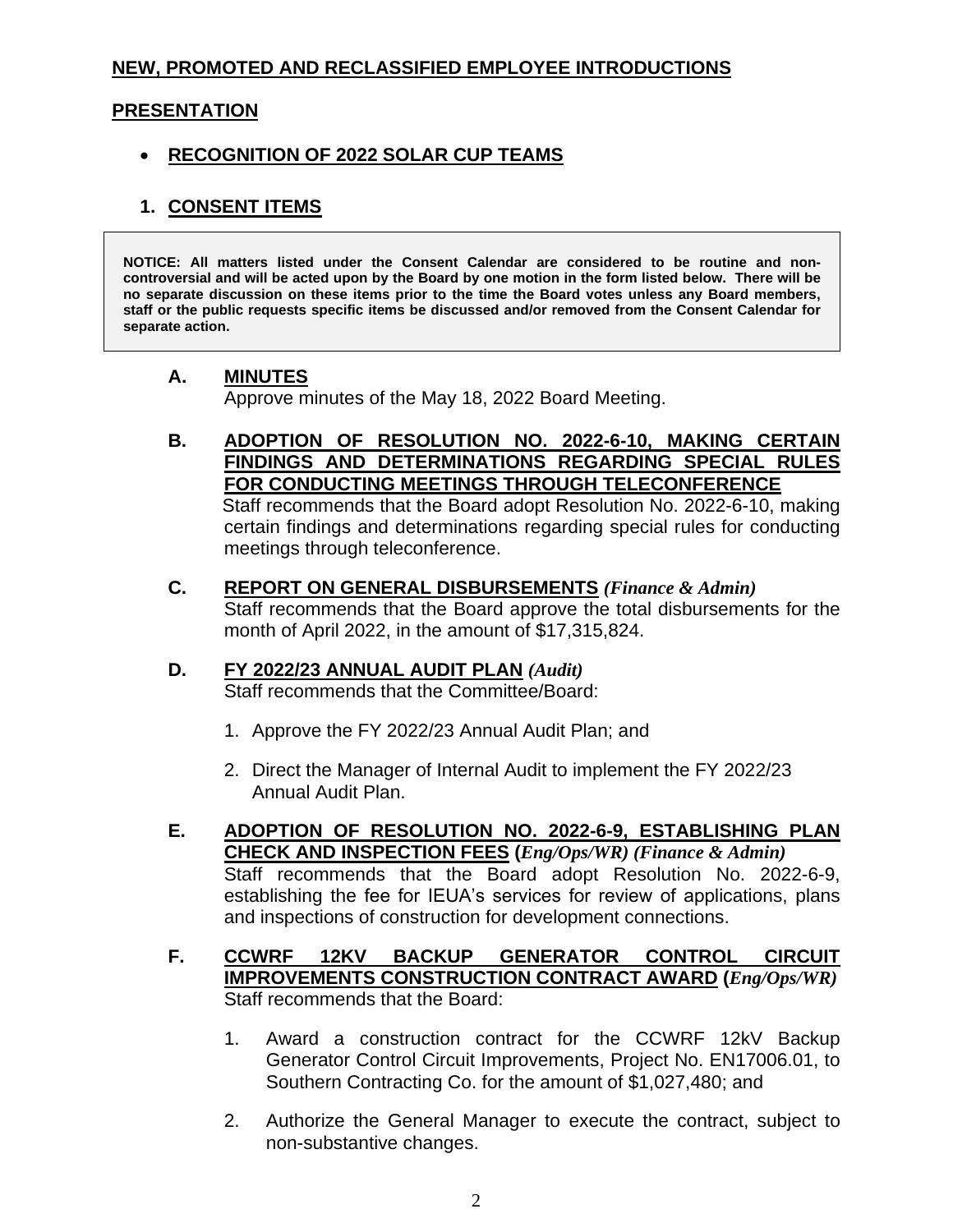- **G. RP-1 SOLIDS THICKENING PROJECT SKID-MOUNTED ROTARY DRUM THICKENER PROCUREMENT (***Eng/Ops/WR)* Staff recommends that the Board:
	-
	- 1. Authorize the procurement of a skid-mounted rotary drum thickener system as a single source according to the proposal dated May 6, 2022, in the amount of \$712,932; and
	- 2. Authorize the General Manager to execute the contract, subject to non-substantive changes.

#### **H. MASTER SERVICES CONTRACT AMENDMENT FOR PROJECT CONTROLS SERVICES (***Eng/Ops/WR)* Staff recommends that the Board:

- 1. Approve contract amendments for the Project Control Master Services Contracts to CAPO Projects Group and KRD Management Consulting, LLC for an aggregate amount of \$1,750,000, increasing the contract from \$1,250,000 to \$3,000,000 (a 140% increase) with a four-year term extension through June 2026; and
- 2. Authorize the General Manager to contract, subject to nonsubstantive changes.

#### **I. PURCHASE OF AGENCY-WIDE INSURANCE FOR FISCAL YEAR 2022/23** *(Finance & Admin)*

Staff recommends that the Board authorize the purchase of Agency-wide insurance policies providing coverage through Fiscal Year 2022/23, for the total not-to-exceed insurance budget amount of \$1,862,000 for the following policies:

- a. Excess General Liability insurance (Projected \$755,000);
- b. Property, Boiler & Machinery insurance (Projected \$930,000); and
- c. Excess Workers' Compensation insurance (Actual \$109,685).
- **J. FISCAL YEAR 2022/23 PROPOSED BUDGET AMENDMENT AND RATE RESOLUTIONS** *(Finance & Admin)* Staff recommends that the Board:
	- 1. Approve the amendments to the FY 2022/23 Adopted Budget; and
	- 2. Adopt Rate Resolutions Nos. 2022-6-1 through 2022-6-7.

#### **K. ADOPTION OF RESOLUTION NO. 2022-6-8, ESTABLISHING THE APPROPRIATIONS LIMIT FOR FISCAL YEAR 2022/23** *(Finance & Admin)*

Staff recommends that the Board adopt Resolution No. 2022-6-8 establishing the appropriations limit for Fiscal Year 2022/23.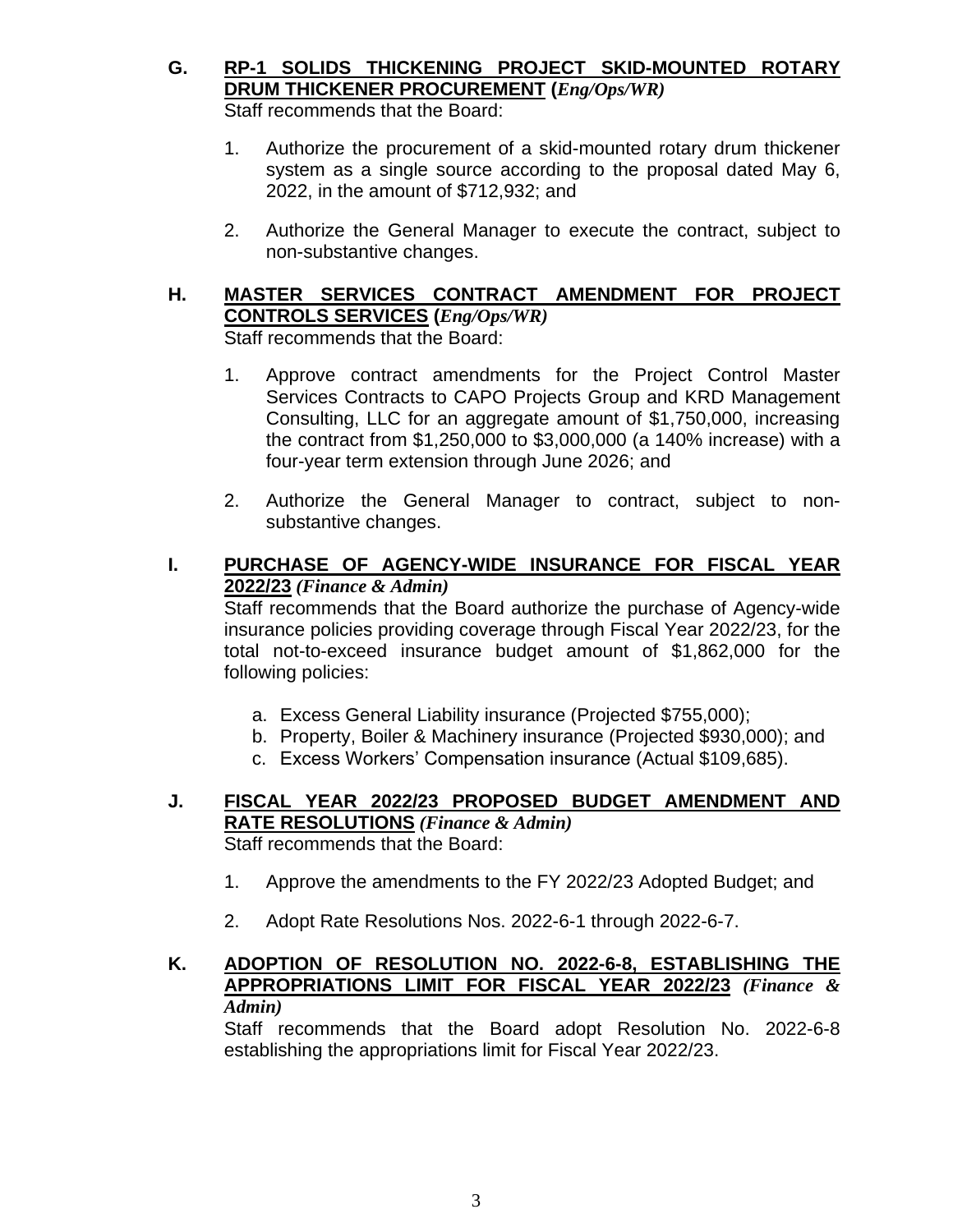#### **2. ACTION ITEMS**

- **A. CALIFORNIA SPECIAL DISTRICTS ASSOCIATION 2022 BOARD OF DIRECTORS ELECTION FOR SEAT B, SOUTHERN NETWORK** Staff recommends that the Board determine the Agency's vote for the California Special Districts Association 2022 Board of Directors' election for Seat B, Southern Network by selecting one candidate.
- **B. ADOPTION OF THE FISCAL YEARS 2022/23 – 2031/32 TEN-YEAR CAPITAL IMPROVEMENT PLAN & TEN-YEAR FORECAST** Staff recommends that the Board adopt the Fiscal Years 2022/23 – 2031/32 Ten-Year Capital Improvement Plan and Ten-Year Forecast.

#### **3. INFORMATION ITEMS**

- **A. WATER STORAGE INVESTMENT PROGRAM/CHINO BASIN PROGRAM UPDATE (ORAL)**
- **B. CONSTRUCTION TRENDS (POWERPOINT)**

*RECEIVE AND FILE INFORMATION ITEMS*

- **C. FY 2021/22 FINANCIAL AUDIT ENGAGEMENT COMMUNICATIONS (WRITTEN/POWERPOINT)** *(Audit)*
- **D. ACCOUNTS PAYABLE OPERATIONAL AND INTERNAL CONTROL AUDIT REPORT – REVIEW OF PROCURE TO PAY PROCESSES FOR PROFESSIONAL SERVICES – PLANNING & RESOURCES (WRITTEN/POWERPOINT)** *(Audit)*
- **E. INTERIM AUDIT REPORT: ACCOUNTS PAYABLE OPERATIONAL AND INTERNAL CONTROL AUDIT REPORT – REVIEW OF PROCURE TO PAY PROCESSESS FOR MATERIALS AND SUPPLIES (WRITTEN/POWERPOINT)** *(Audit)*
- **F. PROGRESS UPDATE FOR ALL PROCURE TO PAY AUDIT RECOMMENDATIONS (WRITTEN/POWERPOINT)** *(Audit)*
- **G. REPORT OF OPEN AUDIT RECOMMENDATIONS (WRITTEN/POWERPOINT)** *(Audit)*
- **H. INTERNAL AUDIT DEPARTMENT QUARTERLY STATUS REPORT FOR JUNE 2022 (WRITTEN)** *(Audit)*
- **I. FEDERAL LEGISLATIVE REPORT AND MATRIX FROM INNOVATIVE FEDERAL STRATEGIES (WRITTEN)** *(Community & Leg)*
- **J. STATE LEGISLATIVE REPORT AND MATRIX FROM WEST COAST ADVISORS (WRITTEN)** *(Community & Leg)*
- **K. PUBLIC OUTREACH AND COMMUNICATION (WRITTEN)** *(Community & Leg)*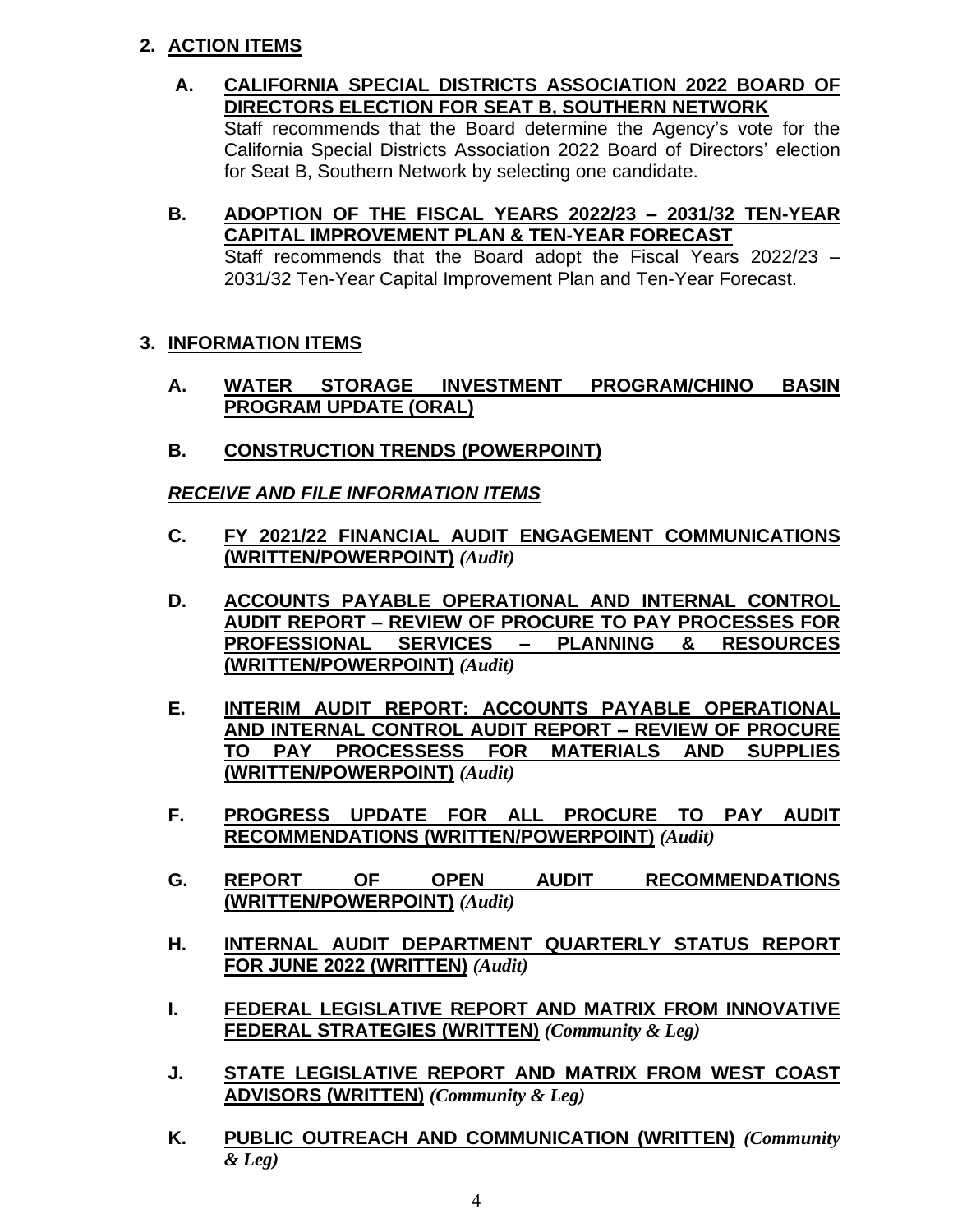- **L. RECYCLED WATER GROUNDWATER RECHARGE UPDATE (POWERPOINT)** *(Eng/Ops/WR)*
- **M. SARS-COV-2 WASTEWATER SAMPLING (POWERPOINT)** *(Eng/Ops/WR)*
- **N. ANNUAL REPORT OF THE PRADO BASIN HABITAT SUSTAINABILITY COMMITTEE (WRITTEN)** *(Eng/Ops/WR)*
- **O. REGIONAL WATER USE EFFICIENCY BUSINESS PLAN UPDATE (WRITTEN/POWERPOINT)** *(Eng/Ops/WR)*
- **P. FY 2022/23 ADOPTED BUDGET FOR THE INLAND EMPIRE REGIONAL COMPOSTING AUTHORITY (WRITTEN/POWERPOINT)** *(Finance & Admin)*
- **Q. FISCAL YEAR 2021/22 THIRD QUARTER BUDGET VARIANCE, PERFORMANCE UPDATES, AND BUDGET TRANSFERS (WRITTEN/POWERPOINT**) *(Finance & Admin)*
- **R. TREASURER'S REPORT OF FINANCIAL AFFAIRS (WRITTEN/ POWERPOINT)** *(Finance & Admin)*

#### **4. AGENCY REPRESENTATIVES' REPORTS**

- **A. SANTA ANA WATERSHED PROJECT AUTHORITY REPORT (WRITTEN)** June 7, 2022 SAWPA Commission meeting
- **B. METROPOLITAN WATER DISTRICT OF SOUTHERN CALIFORNIA REPORT (WRITTEN)** June 14, 2022 MWD Board meeting
- **C. REGIONAL SEWERAGE PROGRAM POLICY COMMITTEE REPORT (WRITTEN)** June 2, 2022 Regional Sewerage Program Policy Committee meeting
- **D. CHINO BASIN WATERMASTER REPORT (WRITTEN)** May 26, 2022 Chino Basin Watermaster Board meeting
- **E. CHINO BASIN DESALTER AUTHORITY REPORT (WRITTEN)** June 2, 2022 Special CDA Board meeting
- **F. INLAND EMPIRE REGIONAL COMPOSTING AUTHORITY REPORT (WRITTEN)** June 6, 2022 Special IERCA Board meeting

#### **5. GENERAL MANAGER'S REPORT (WRITTEN)**

#### **6. BOARD OF DIRECTORS' REQUESTED FUTURE AGENDA ITEMS**